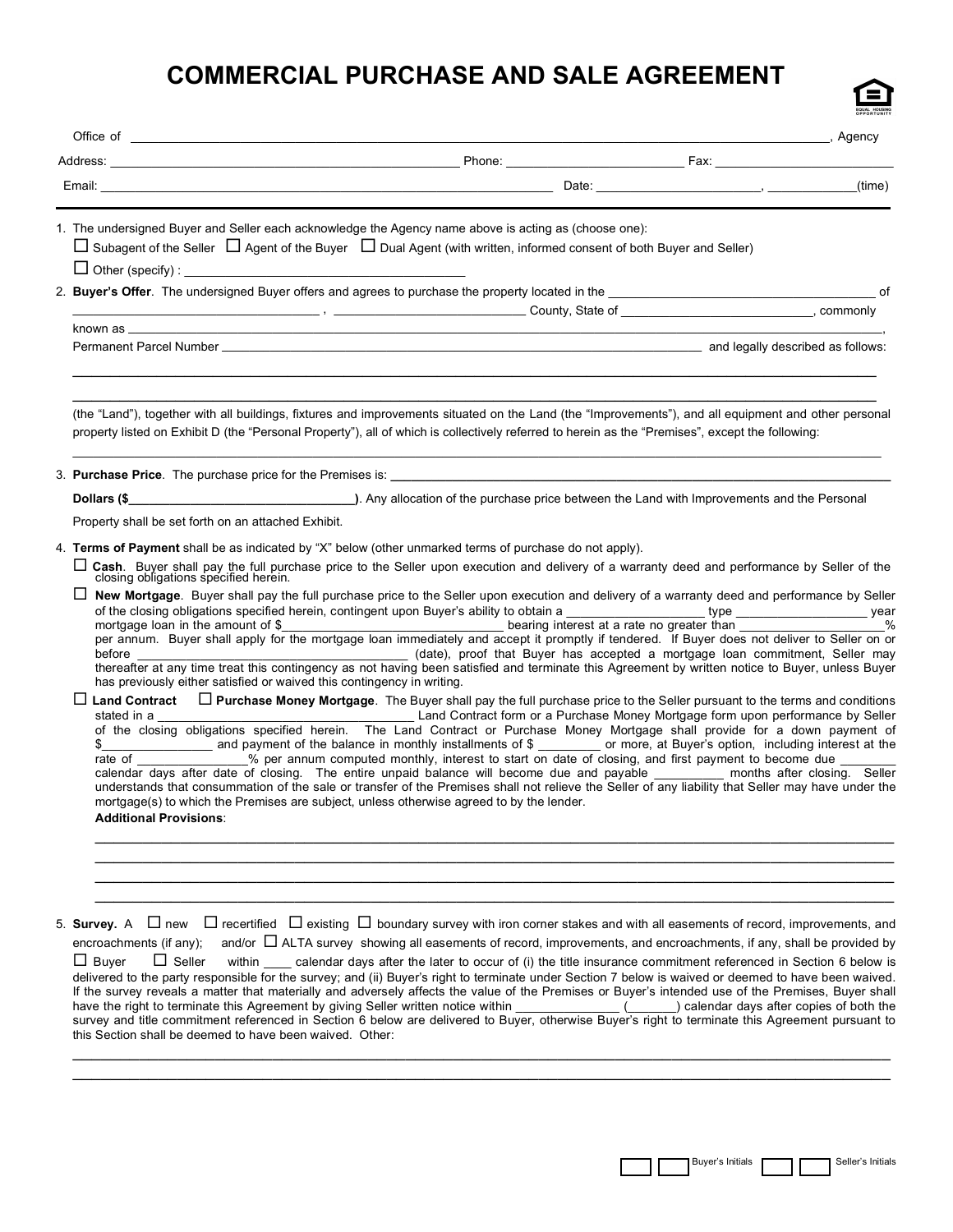- 6. **Title Insurance**. At Seller's expense, Seller shall provide Buyer with a standard owner's policy of title insurance in the amount of the purchase price, effective as of the date of closing. A commitment to issue such policy insuring marketable title (as defined in Section 11 below) vested in Buyer, including a tax status report, shall be ordered within seven (7) calendar days after the Effective Date of this Agreement, and shall be delivered as soon as feasible thereafter. If any matter disclosed by the title commitment adversely and materially affects the value of the Premises or Buyer's intended use of the Premises, Buyer shall have the right to terminate this Agreement by giving Seller written notice within calendar days after copies of both the title commitment and survey referenced in Section 5 above are delivered to Buyer, otherwise Buyer's right to terminate this Agreement pursuant to this Section shall be deemed to have been waived. A matter disclosed on the title commitment that is in the form of a lien that is liquidated in amount and that can be readily discharged (such as a mortgage) shall not be grounds for termination of this Agreement by Buyer under this Section so long as Seller discharges such lien(s) at the closing. Other:
- 7. **Inspections.** By signing this Agreement, Buyer is representing that the Buyer is aware that inspection services of buildings and building components and systems are commercially available. Buyer has the right to inspect the buildings and building components and systems or have the buildings and building components and systems inspected by experts selected by the Buyer. Buyer has elected to arrange and pay for the following inspections:

 $\_$  , and the set of the set of the set of the set of the set of the set of the set of the set of the set of the set of the set of the set of the set of the set of the set of the set of the set of the set of the set of th  $\_$  , and the set of the set of the set of the set of the set of the set of the set of the set of the set of the set of the set of the set of the set of the set of the set of the set of the set of the set of the set of th

| ш туо шэрссионэ                  |  |  |  |  |  |  |
|----------------------------------|--|--|--|--|--|--|
| $\Box$ Structural including roof |  |  |  |  |  |  |

 $\square$  Termites and other wood destroying insects  $\square$  Other (specify):  $\_$  , and the set of the set of the set of the set of the set of the set of the set of the set of the set of the set of the set of the set of the set of the set of the set of the set of the set of the set of the set of th

 $\Box$  No Inspections  $\Box$  Plumbing  $\Box$  Heating, Ventilating & Air Conditioning  $\Box$  Electrical

After the Effective Date of this Agreement, Buyer shall have the right to enter upon the Premises during reasonable business hours for purposes of conducting the above-noted inspections; provided, however, that such inspections shall not interfere with the rights of tenants in possession. Buyer shall indemnify and hold Seller harmless from and against any damage to persons or property caused by Buyer or Buyer's agents in conducting such inspections. Buyer shall have the right to terminate this Agreement if the inspection reports are not acceptable to the Buyer by giving Seller written notice within \_\_\_\_\_\_\_ calendar days after the Effective Date of this Ag calendar days after the Effective Date of this Agreement, otherwise the right to terminate shall be deemed to have been waived. Buyer agrees that Buyer is not relying on any representation or statement made by Seller or any real estate salesperson regarding any aspect of the Premises or this sale transaction, except as may be expressly set forth in this Agreement, a written amendment to this Agreement, or a disclosure statement separately signed by the Seller. Accordingly, Buyer agrees to accept the Premises "as is" and "with all faults" except as otherwise expressly provided in the documents specified in the preceding sentence. Other:  $\_$  , and the set of the set of the set of the set of the set of the set of the set of the set of the set of the set of the set of the set of the set of the set of the set of the set of the set of the set of the set of th

\_\_\_\_\_\_\_\_\_\_\_\_\_\_\_\_\_\_\_\_\_\_\_\_\_\_\_\_\_\_\_\_\_\_\_\_\_\_\_\_\_\_\_\_\_\_\_\_\_\_\_\_\_\_\_\_\_\_\_\_\_\_\_\_\_\_\_\_\_\_\_\_\_\_\_\_\_\_\_\_\_\_\_\_\_\_

8. **Closing Adjustments.** The following adjustments shall be made between the parties as of the close of business on the closing date, with the Buyer receiving a credit or assuming responsibility, as the case may be, for amounts attributable to time periods following the closing date:

 $\_$  , and the set of the set of the set of the set of the set of the set of the set of the set of the set of the set of the set of the set of the set of the set of the set of the set of the set of the set of the set of th \_\_\_\_\_\_\_\_\_\_\_\_\_\_\_\_\_\_\_\_\_\_\_\_\_\_\_\_\_\_\_\_\_\_\_\_\_\_\_\_\_\_\_\_\_\_\_\_\_\_\_\_\_\_\_\_\_\_\_\_\_\_\_\_\_\_\_\_\_\_\_\_\_\_\_\_\_\_\_\_\_\_\_\_\_\_  $\_$  , and the set of the set of the set of the set of the set of the set of the set of the set of the set of the set of the set of the set of the set of the set of the set of the set of the set of the set of the set of th

- a. Prepaid rent;
- b. Interest on any existing indebtedness assumed by Buyer;
- c. Charges for any transferable service contracts assigned to Buyer described in Exhibit C;
- d. Utility deposits;
- e. Security deposits;
- f. Additional Rent (as defined below).

If any tenant is late, delinquent or otherwise in default in the payment of rent on the closing date, Seller shall assign to Buyer the claim for and the right to collect the rent; Buyer shall forward any past due rent to Seller promptly upon receipt, but Buyer shall not be obligated to file suit to collect such rent and shall reassign the claim to Seller on demand. If any tenants are required to pay percentage rent, charges for real estate taxes, insurance, common area maintenance expenses, or other charges of a similar nature ('Additional Rent'). Such amounts shall be allocated between the parties pursuant to the terms of the applicable leases. If any Additional Rent is collected by Buyer after closing which is attributable in whole or in part to any period prior to closing, Buyer shall promptly pay to Seller Seller's proportionate share of the Additional Rent. Other:

 $\_$  , and the set of the set of the set of the set of the set of the set of the set of the set of the set of the set of the set of the set of the set of the set of the set of the set of the set of the set of the set of th  $\_$  , and the set of the set of the set of the set of the set of the set of the set of the set of the set of the set of the set of the set of the set of the set of the set of the set of the set of the set of the set of th

|  |  | 9. Property Taxes. Real property taxes will be prorated as follows (choose one): |  |
|--|--|----------------------------------------------------------------------------------|--|
|--|--|----------------------------------------------------------------------------------|--|

| No proration:                                                                                                                                         |           |  |
|-------------------------------------------------------------------------------------------------------------------------------------------------------|-----------|--|
| Seller shall pay taxes billed prior to and including the                                                                                              | tax bill. |  |
| Buyer shall pay taxes billed starting with the                                                                                                        | tax bill. |  |
| Real property taxes shall be deemed to cover the calendar year in which they are first billed. Tax bills issued for years prior to the year of        |           |  |
| closing shall be paid by Seller. Tax bills issued, or to be issued, in the year of closing shall be prorated so that Seller shall be charged from the |           |  |
| first of the year to the closing date, and Buyer will be charged for the balance of the year, including the date of closing. If any bill for taxes    |           |  |

proratable hereunder is not issued as of the closing date, the then current taxable value and tax rate and any administrative fee will be substituted and prorated.  $\Box$  Taxes shall be prorated with Seller paying to but not including the day of closing assuming that taxes are paid on a due date basis:

 $\_$  , and the set of the set of the set of the set of the set of the set of the set of the set of the set of the set of the set of the set of the set of the set of the set of the set of the set of the set of the set of th  $\_$  , and the set of the set of the set of the set of the set of the set of the set of the set of the set of the set of the set of the set of the set of the set of the set of the set of the set of the set of the set of th

- $\Box$  In advance  $\Box$  In arrears
- $\Box$  Other: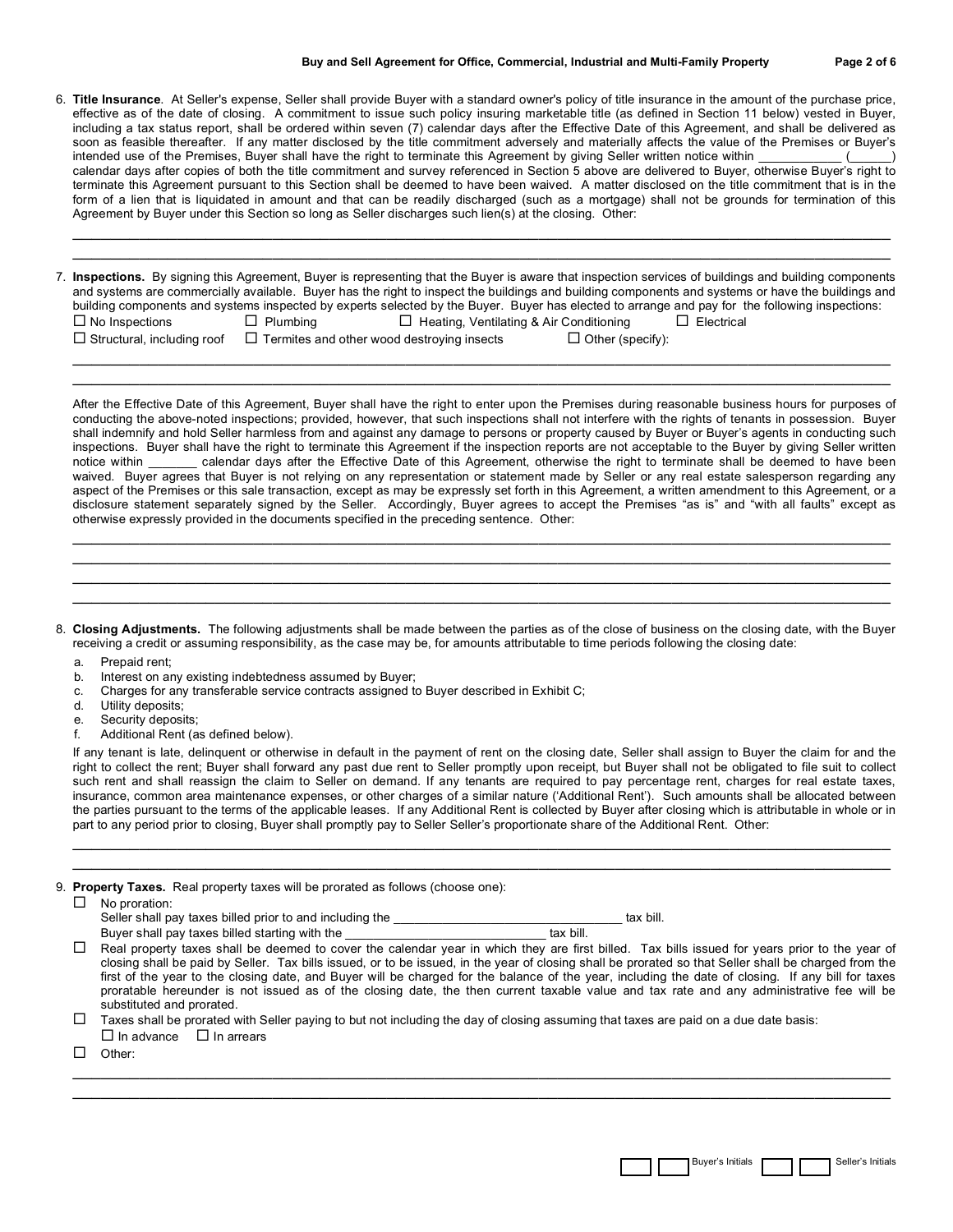- $\Box$  Seller shall pay all special assessments which have become a lien on the Premises prior to the date of closing, whether due in installments or otherwise.
- $\Box$  Seller shall pay all special assessments which have become a lien on the Premises prior to the date of closing, provided, however, that in the event a special assessment is payable in installments, Seller shall only be responsible for those installments covering the years prior to the year of closing, and Buyer shall be responsible for all installments covering all years after the year of closing. Installments of special assessments covering the year of closing shall be prorated using the same method set forth in Section 9 for the proration of real estate taxes. Other: \_\_\_\_\_\_\_\_\_\_\_\_\_\_\_\_\_\_\_\_\_\_\_\_\_\_\_\_\_\_\_\_\_\_\_\_\_\_\_\_\_\_\_\_\_\_\_\_\_\_\_\_\_\_\_\_\_\_\_\_\_\_\_\_\_\_\_\_\_\_\_\_\_\_\_\_\_\_\_\_\_\_\_\_\_\_\_\_\_\_\_\_\_\_\_\_\_\_\_\_\_\_\_\_\_\_\_\_\_\_

 $\_$  ,  $\_$  ,  $\_$  ,  $\_$  ,  $\_$  ,  $\_$  ,  $\_$  ,  $\_$  ,  $\_$  ,  $\_$  ,  $\_$  ,  $\_$  ,  $\_$  ,  $\_$  ,  $\_$  ,  $\_$  ,  $\_$  ,  $\_$  ,  $\_$  ,  $\_$  ,  $\_$  ,  $\_$  ,  $\_$  ,  $\_$  ,  $\_$  ,  $\_$  ,  $\_$  ,  $\_$  ,  $\_$  ,  $\_$  ,  $\_$  ,  $\_$  ,  $\_$  ,  $\_$  ,  $\_$  ,  $\_$  ,  $\_$  ,  $\_$  ,  $\_$  ,  $\_$  ,  $\_$  ,  $\_$  ,  $\_$  ,  $\_$  ,  $\_$  ,  $\_$  ,  $\_$  ,  $\_$  ,  $\_$  ,  $\_$  ,  $\_$  ,  $\_$  ,  $\_$  ,  $\_$  ,  $\_$  ,  $\_$  ,  $\_$  ,  $\_$  ,  $\_$  ,  $\_$  ,  $\_$  ,  $\_$  ,  $\_$  ,  $\_$  ,  $\_$  ,  $\_$  ,  $\_$  ,  $\_$  ,  $\_$  ,  $\_$  ,  $\_$  ,  $\_$  ,  $\_$  ,  $\_$  ,

- 
- 11. **Conveyance**. Upon performance by Buyer of the closing obligations specified herein, Seller shall convey marketable title to the Premises to Buyer by warranty deed or by land contract or assignment, as required by Section 4 above, including oil, gas, and other mineral rights, subject only to

building and use restrictions, easements, and restrictions of record, if any.

- 12. **Warranties of Buyer.** Except as otherwise provided or acknowledged in this Agreement, Buyer represents and warrants to Seller as follows:
	- a. The performance of the obligations of Buyer under this Agreement will not violate any contract, indenture, statute, ordinance, judicial or administrative order or judgment applicable to Buyer .
	- b. There is no litigation or proceeding pending, or to the Buyer's knowledge threatened, against or involving the Buyer, and the Buyer does not know or have reason to know of any ground for any such litigation or proceeding, which could have an adverse impact on Buyer's ability to perform under this Agreement.
	- c. In entering into this Agreement, Buyer has not relied upon any written or verbal representations made by Seller or any representative of Seller, including any real estate salesperson, regarding the Premises or any aspect of this transaction, which are not expressly set forth in this Agreement.
	- d. Other:
	- e. \_\_\_\_\_\_\_\_\_\_\_\_\_\_\_\_\_\_\_\_\_\_\_\_\_\_\_\_\_\_\_\_\_\_\_\_\_\_\_\_\_\_\_\_\_\_\_\_\_\_\_\_\_\_\_\_\_\_\_\_\_\_\_\_\_\_\_\_\_\_\_\_\_\_\_\_\_\_\_\_\_\_\_\_\_\_\_\_\_\_\_\_\_\_\_\_\_\_\_\_\_\_\_\_\_\_\_\_\_\_\_\_\_
	- f. \_\_\_\_\_\_\_\_\_\_\_\_\_\_\_\_\_\_\_\_\_\_\_\_\_\_\_\_\_\_\_\_\_\_\_\_\_\_\_\_\_\_\_\_\_\_\_\_\_\_\_\_\_\_\_\_\_\_\_\_\_\_\_\_\_\_\_\_\_\_\_\_\_\_\_\_\_\_\_\_\_\_\_\_\_\_\_\_\_\_\_\_\_\_\_\_\_\_\_\_\_\_\_\_\_\_\_\_\_\_\_\_\_
	- g. \_\_\_\_\_\_\_\_\_\_\_\_\_\_\_\_\_\_\_\_\_\_\_\_\_\_\_\_\_\_\_\_\_\_\_\_\_\_\_\_\_\_\_\_\_\_\_\_\_\_\_\_\_\_\_\_\_\_\_\_\_\_\_\_\_\_\_\_\_\_\_\_\_\_\_\_\_\_\_\_\_\_\_\_\_\_\_\_\_\_\_\_\_\_\_\_\_\_\_\_\_\_\_\_\_\_\_\_\_\_\_\_\_
- 13. **Warranties of Seller.** Except as otherwise provided or acknowledged in this Agreement, Seller represents and warrants to, and agrees with Buyer as follows:
	- a. Seller's interest in the Premises shall be transferred to Buyer on the closing date, free from liens, encumbrances other than as disclosed in the title commitment and not objected to by Buyer pursuant to Section 6 hereof.
	- b. The performance of the obligations of Seller under this Agreement will not violate any contract, indenture, statute, ordinance, judicial or administrative order or judgment applicable to Seller or the Premises.
	- c. There is no litigation or proceeding pending or to the Seller's knowledge threatened, against or involving the Seller or the Premises, and the Seller does not know or have reason to know of any ground for any such litigation or proceeding which could have an adverse impact on Seller's ability to perform under this Agreement or that could affect Buyer's title to or use of the Premises.
	- d. Seller shall continue to operate the Premises in the ordinary course of business and maintain the Premises in good condition and repair during the interim between the signing of this Agreement and the closing date.
	- e. If a statement(s) of income and expense with respect to the operation of the Premises is(are) described in Exhibit A, such statement(s) is(are) accurate for the period(s) designated in the statement(s).
	- f. The information concerning written leases and any tenancies not arising out of written leases described in Exhibit B is accurate as of the Effective Date of this Agreement, and there are no leases or tenancies with respect to the Premises other than those described in Exhibit B (the "Leases").

Except as otherwise described in Exhibit B:

- (1) All of the Leases are in full force and effect, no party thereto is in material default thereunder, and none of them have been modified, amended or extended;
- (2) No renewal or extension options have been granted to tenants;
- (3) No tenant has an option to purchase the Premises;
- (4) The rents set forth are being collected on a current basis and there are no arrearages or advance payments in excess of one month;
- (5) There are no security deposits, and
- (6) No real estate brokerage commission will become owing in the event of any tenant's exercise of any existing option to renew the term of any Lease or purchase of the Premises.
- If a schedule of service, maintenance, supply and management contracts ("Service Contracts") is described in Exhibit C, the Exhibit lists all the Service Contracts currently in effect with respect to the Premises.
- h. With respect to underlying land contracts or mortgages, the sale will not accelerate indebtedness, increase interest rates, or impose penalties and sanctions.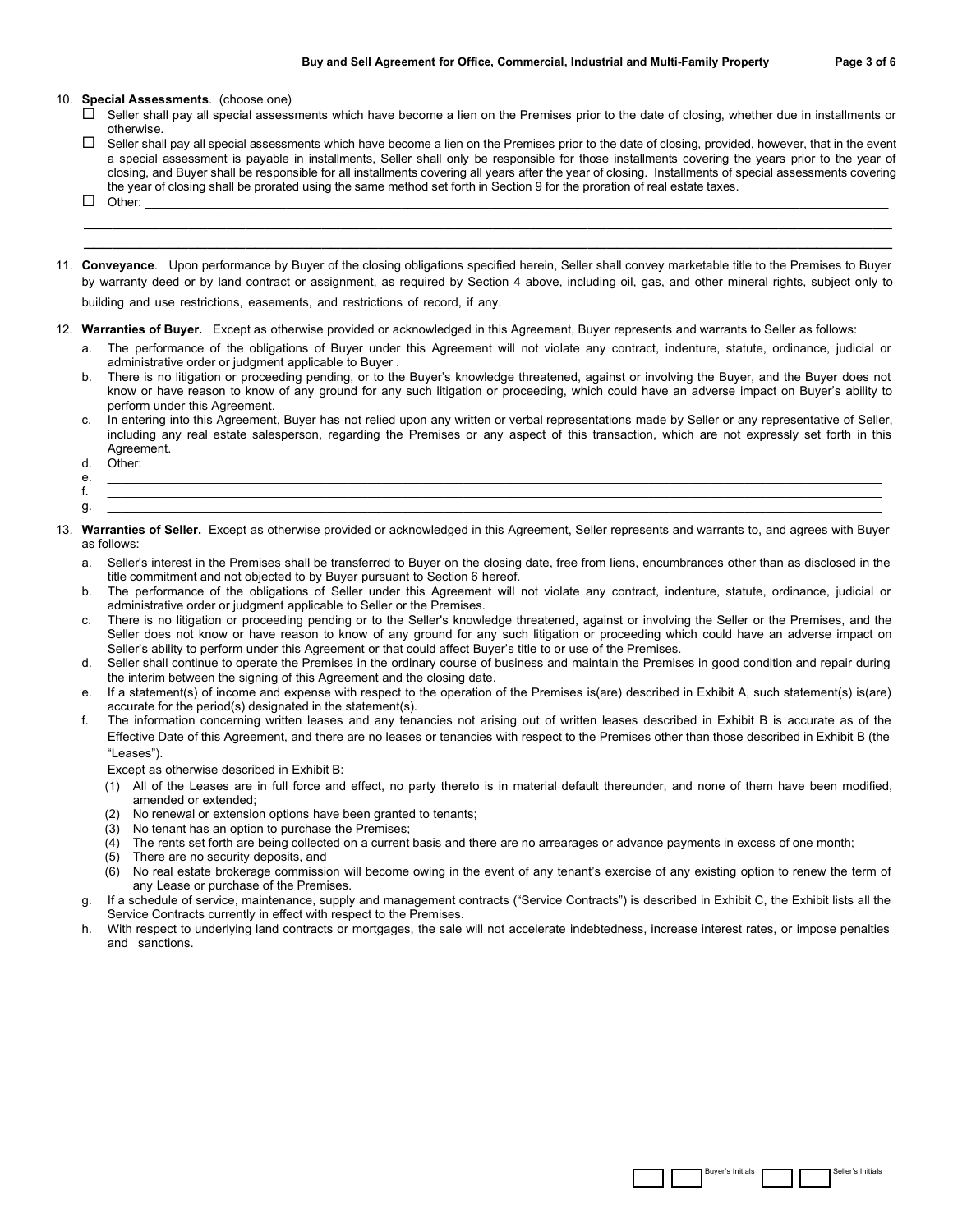i. Seller is without personal knowledge as to the presence on the Premises of any toxic or hazardous substances or of any underground storage tanks.

 $\mathcal{L}_\mathcal{L} = \{ \mathcal{L}_\mathcal{L} = \{ \mathcal{L}_\mathcal{L} = \{ \mathcal{L}_\mathcal{L} = \{ \mathcal{L}_\mathcal{L} = \{ \mathcal{L}_\mathcal{L} = \{ \mathcal{L}_\mathcal{L} = \{ \mathcal{L}_\mathcal{L} = \{ \mathcal{L}_\mathcal{L} = \{ \mathcal{L}_\mathcal{L} = \{ \mathcal{L}_\mathcal{L} = \{ \mathcal{L}_\mathcal{L} = \{ \mathcal{L}_\mathcal{L} = \{ \mathcal{L}_\mathcal{L} = \{ \mathcal{L}_\mathcal{$ 

- j. Other:\_\_\_\_\_\_\_\_\_\_\_\_\_\_\_\_\_\_\_\_\_\_\_\_\_\_\_\_\_\_\_\_\_\_\_\_\_\_\_\_\_\_\_\_\_\_\_\_\_\_\_\_\_\_\_\_\_\_\_\_\_\_\_\_\_\_\_\_\_\_\_\_\_\_\_\_\_\_\_\_\_\_\_\_\_\_\_\_\_\_\_\_\_\_\_\_\_\_\_\_\_\_\_\_\_\_\_\_
- 14. **Damage to Premises.** If between the Effective Date of this Agreement and the closing date, all or any part of the Premises is damaged by fire or natural elements or other causes beyond the Seller's control which cannot be repaired prior to the closing date, or any part of the Premises is taken pursuant to any power of eminent domain, Seller shall immediately notify Buyer of such occurrence, and either Seller or Buyer may terminate this Agreement by written notice to the other within fifteen (15) calendar days after the date of the damage or taking. If neither elects to terminate this Agreement, there shall be no reduction of the purchase price and at closing Seller shall assign to Buyer whatever rights Seller may have with respect to any insurance proceeds or eminent domain award.
- 15. **Closing.** The closing shall be held within \_\_\_\_\_\_\_ calendar days after all contingencies have been satisfied or waived. An additional period of thirty (30) calendar days shall be allowed for closing to accommodate the correction of title defects and/or survey problems which have been properly identified pursuant to Section 5 or 6 hereof and which are readily correctable.
- 16. **Possession.** Seller shall tender to Buyer possession of the Premises upon completion of the closing, subject to all existing leases and rights of tenants in possession. Other: \_\_\_\_\_\_\_\_\_\_\_\_\_\_\_\_\_\_\_\_\_\_\_\_\_\_\_\_\_\_\_\_\_\_\_\_\_\_\_\_\_\_\_\_\_\_\_\_\_\_\_\_\_\_\_\_\_\_\_\_\_\_\_\_\_\_\_\_\_\_\_\_\_\_\_\_\_\_\_\_\_\_\_\_\_

\_\_\_\_\_\_\_\_\_\_\_\_\_\_\_\_\_\_\_\_\_\_\_\_\_\_\_\_\_\_\_\_\_\_\_\_\_\_\_\_\_\_\_\_\_\_\_\_\_\_\_\_\_\_\_\_\_\_\_\_\_\_\_\_\_\_\_\_\_\_\_\_\_\_\_\_\_\_\_\_\_\_\_\_\_ \_\_\_\_\_\_\_\_\_\_\_\_\_\_\_\_\_\_\_\_\_\_\_\_\_\_\_\_\_\_\_\_\_\_\_\_\_\_\_\_\_\_\_\_\_\_\_\_\_\_\_\_\_\_\_\_\_\_\_\_\_\_\_\_\_\_\_\_\_\_\_\_\_\_\_\_\_\_\_\_\_\_\_\_\_

17. **Seller's Closing Obligations.** At closing, Seller shall deliver the following to Buyer:

- The warranty deed, land contract or assignment of land contract required by Section 4 of this Agreement.
- b. A bill of sale for any Personal Property (described in Exhibit "D")
- c. A written assignment by Seller of Seller's interest in all leases and a transfer to Buyer of all security deposits, accompanies by the original or a true copy of each lease.
- d. An assignment of all Seller's rights under any Service Contracts described in Exhibit C which are assignable by their terms and which Buyer wishes to assume, together with an original or true copy of each Service Contract assigned.
- e. A notice to any tenants advising the tenants of the sale and directing that future payments be made to Buyer.
- f. Any other documents required by this Agreement to be delivered by Seller.
- g. An accounting of operating expenses including, but not limited to, CAM, taxes, insurance, and Additional Rent, collected in advance or arrears, spent or not yet spent by Seller, showing an accurate allocation between the parties pursuant to the leases.
- 18. **Buyer's Closing Obligations.** At closing, Buyer shall deliver to Seller the following:
	- a. The cash portion of the purchase price specified in Section 4 above shall be paid by cashier's check or other immediately available funds, as adjusted by the apportionments and assignments in accordance with this Agreement.
	- b. A written assumption by Buyer of the obligations of Seller under the Leases arising after closing, including an acknowledgment of the receipt of all security deposits.
	- c. Any other documents required by this Agreement to be delivered by Buyer.
- 19. **1031 Tax Deferred Exchange.** Upon either party's request, the other party shall cooperate and reasonably assist the requesting party in structuring the purchase and sale contemplated by this Agreement as part of a tax deferred, like-kind exchange under Section 1031 of the Internal Revenue Code of 1986, as amended; provided, however, that in connection therewith, the nonrequesting party shall not be required to (a) incur any additional costs or expenses; (b) take legal title to additional real property (i.e., the requesting party's "replacement property" or "relinquished property"); or (c) agree to delay the closing.
- 20. **Notices.** Unless otherwise stated in this Agreement, a notice required or permitted by this Agreement shall be sufficient if in writing and either delivered personally or by certified mail or other form of documentable delivery addressed to the parties at their addresses specified in the proximity of their signatures below, and any notices given by mail shall be deemed to have been given as of the date of the postmark.
- 21. **Additional Acts.** Buyer and Seller agree to execute and deliver such additional documents and to perform such additional acts as may become necessary to effectuate the transfers contemplated by this Agreement.
- 22. **Authority of the Parties.** Each of the undersigned individuals who have signed this Agreement on behalf of Seller and Buyer entities represent and warrant that he/she is authorized to sign this Agreement on behalf of such party and to bind such party to the requirements of this Agreement.
- 23. **Entire Agreement.** This Agreement contains the entire agreement of the parties with respect to the sale of the Premises. All contemporaneous or prior negotiations have been merged into this Agreement. This Agreement may be modified or amended only by written instrument signed by the parties to this Agreement. This Agreement shall be governed by and construed in accordance with the laws of the State of For purposes of this Agreement, the phrase "Effective Date of this Agreement" shall be the date upon which this Agreement is fully executed pursuant to Section 33 or 34 below, whichever may apply.

|                    | Agency.                                                                                                                                                                      |
|--------------------|------------------------------------------------------------------------------------------------------------------------------------------------------------------------------|
|                    | calendar days to obtain the written acceptance of this offer and agrees that this offer, when accepted by Seller, will constitute a binding agreement                        |
|                    | with Agency $\Box$ with this offer OR $\Box$ within                                                                                                                          |
|                    | calendar days after acceptance of this offer, evidencing Buyer's good faith, to be held by the Agency and to be                                                              |
|                    | applied to the purchase price or the down payment portion thereof where applicable. If this offer is not accepted or the title is not marketable or if the                   |
|                    | purchase is contingent upon conditions specified which cannot be met, this deposit shall be promptly refunded. If the Buyer defaults, all                                    |
|                    | deposits made may be forfeited as liquidated damages at Seller's election or, alternatively, Seller may retain the deposit as part payment of the                            |
|                    | purchase price and pursue Seller's legal or equitable remedies against Buyer. If the sale is not closed according to its terms, the Agency may notify                        |
|                    | Buyer and Seller of Agency's intended disposition of the earnest money deposit, and all parties shall be deemed to have agreed to the disposition                            |
|                    |                                                                                                                                                                              |
| 24. Earnest Monev. | Buver aives<br>between Buyer and Seller. Buyer shall deposit \$<br>of the earnest money deposit unless the Agency receives written objection within seven (7) calendar days. |

25. **Disclosure of Price and Terms.** The purchase price and the terms of this sale may be disclosed to Associations of REALTORS®, multiple listing services and/or commercial property information exchanges. Deletion of this Section shall not be considered a counter offer which would require a counter acceptance.

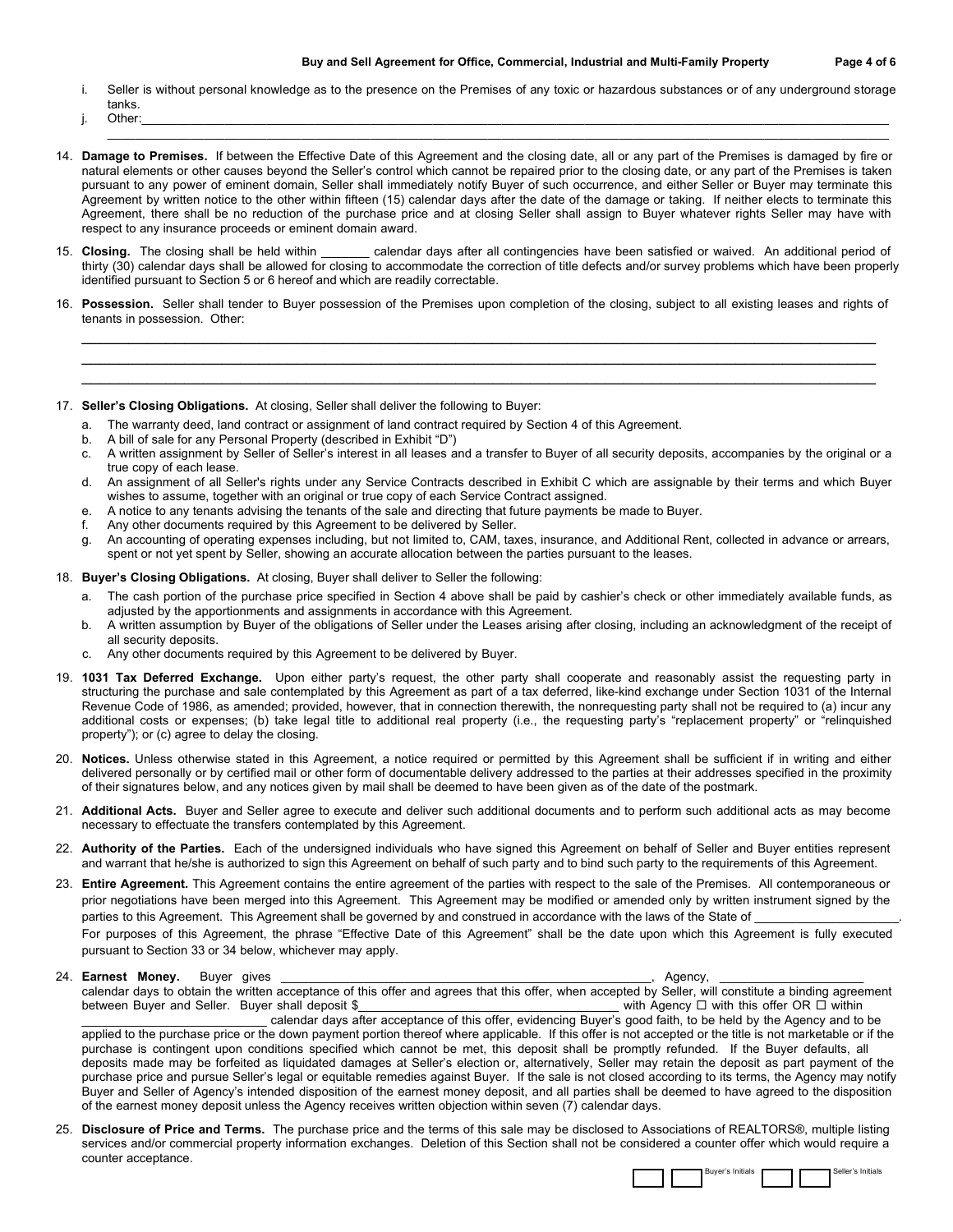- 26. **Credit Reports.** Buyer consents that, if not otherwise prohibited, the Agency may give Seller information about the Buyer contained in a credit report which may be furnished to the Agency by a reporting agency.
- 27. **Advice of Counsel.** Buyer acknowledges that the Agency has recommended that Buyer retain an attorney to pass upon the marketability of title, to ascertain that the terms of the sale are adhered to before the transaction is closed and to advise with respect to the Notice referenced in Section 28 hereof.

## 28. **Environmental.**

## a. **Notice to sellers, buyers, landlords and tenants (environmental risks).**

Whenever property is acquired, the buyer incurs some degree of risk with regard to potential environmental contamination and/or protected natural resources on the property. Various federal, state and local laws may impose liability upon the buyer for the remediation of the contamination even though the buyer did not cause it, or may restrict the buyer's ability to fully develop or utilize the property. Such risk can be minimized through the performance of environmental due diligence.

No real estate broker/salespersons in this transaction possess the expertise necessary to assess the nature or extent of these environmental risks or to determine the presence of environmental contamination or protected natural resources. The real estate broker/salespersons involved in this transaction do not make independent investigations as to environmental contamination or protected natural resources with respect to any property, and they make no representations regarding the presence or absence, now or in the past, of environmental contamination. It is therefore prudent for each party to this transaction to seek legal and technical counsel from professionals experienced in environmental matters to provide an evaluation of the environmental risks associated with the transaction.

#### b. **Environmental reports and assessments.**

- (1) Seller shall provide copies of any existing Environmental Assessments or reports involving the Premises within calendar days after the Effective Date of this Agreement.
- (2) At Buyer's option, Buyer shall be given access to the Premises during normal business hours to perform  $\Box$  an ASTM E1528 Transaction

Screen or  $\Box$  an ASTM E1527 Phase I Site Assessment (individually or collectively the "Environmental Assessment"). Buyer shall pay \_\_\_\_\_\_\_\_\_\_\_\_\_\_\_\_\_\_\_% and Seller shall pay \_\_\_\_\_\_\_\_\_\_\_\_\_\_\_\_\_\_% of the cost of the Environmental Assessment. The Environmental

Assessment shall be ordered by the  $\Box$  Buyer  $\Box$  Seller. The Environmental Assessment shall be completed within

- calendar days after the Effective Date of this Agreement and shall be certified to \_
- (3) If an Environmental Assessment of the Premises reveals recognized environmental conditions as defined by ASTM, then Buyer shall have the right to:
	- (a) terminate this Agreement within \_\_\_\_\_\_\_\_\_\_\_\_\_\_ calendar days after receipt of the Environmental Assessment report; or
	- (b) provide Seller with the Environmental Addendum to Buy and Sell Agreement (Seller's refusal to execute the Environmental Addendum within \_\_\_\_\_\_\_\_\_\_\_\_\_\_ calendar days shall, at Buyer's option, terminate this Agreement); or
	- (c) proceed with the purchase.
- (4) For residential housing units, Seller will attach either the Seller's acknowledgment Form Concerning Lead-Based Paint or a Lead-Based Paint Seller's Disclosure form, depending on whether the improvements were built prior to 1978 or 1978 or later.

## c. **Nondisclosure.**

If Buyer exercises its right to terminate this Agreement pursuant to subsection b. above, Buyer shall not disclose its Environmental Assessment report(s) to any third-party. At Seller's request, Buyer shall provide copies of any Environmental Assessment report(s) to Seller.

\_\_\_\_\_\_\_\_\_\_\_\_\_\_\_\_\_\_\_\_\_\_\_\_\_\_\_\_\_\_\_\_\_\_\_\_\_\_\_\_\_\_\_\_\_\_\_\_\_\_\_\_\_\_\_\_\_\_\_\_\_\_\_\_\_\_\_\_\_\_\_\_\_\_\_\_\_\_\_\_\_\_ \_\_\_\_\_\_\_\_\_\_\_\_\_\_\_\_\_\_\_\_\_\_\_\_\_\_\_\_\_\_\_\_\_\_\_\_\_\_\_\_\_\_\_\_\_\_\_\_\_\_\_\_\_\_\_\_\_\_\_\_\_\_\_\_\_\_\_\_\_\_\_\_\_\_\_\_\_\_\_\_\_\_ \_\_\_\_\_\_\_\_\_\_\_\_\_\_\_\_\_\_\_\_\_\_\_\_\_\_\_\_\_\_\_\_\_\_\_\_\_\_\_\_\_\_\_\_\_\_\_\_\_\_\_\_\_\_\_\_\_\_\_\_\_\_\_\_\_\_\_\_\_\_\_\_\_\_\_\_\_\_\_\_\_\_

d. **Other:**

# 29. **Brokerage Fee.** Seller and/or Buyer agrees to pay the broker(s) involved in this transaction a brokerage fee as specified in any agency agreement or other written agreement between them. In the event no such agreement exists,  $\Box$  Buyer  $\Box$  Seller agrees to pay a brokerage fee of

This brokerage fee shall be paid in full promptly after it is earned, but not later than any applicable closing. Unless otherwise previously agreed, Buyer and/or Seller agrees that the brokerage fee may be shared by the recipient with any cooperating broker who participates in the sale, in such amount as the recipient decides, without further disclosure to or consent from Buyer and/or Seller. Other:

\_\_\_\_\_\_\_\_\_\_\_\_\_\_\_\_\_\_\_\_\_\_\_\_\_\_\_\_\_\_\_\_\_\_\_\_\_\_\_\_\_\_\_\_\_\_\_\_\_\_\_\_\_\_\_\_\_\_\_\_\_\_\_\_\_\_\_\_\_\_\_\_\_\_\_\_\_\_\_\_\_\_\_\_\_ \_\_\_\_\_\_\_\_\_\_\_\_\_\_\_\_\_\_\_\_\_\_\_\_\_\_\_\_\_\_\_\_\_\_\_\_\_\_\_\_\_\_\_\_\_\_\_\_\_\_\_\_\_\_\_\_\_\_\_\_\_\_\_\_\_\_\_\_\_\_\_\_\_\_\_\_\_\_\_\_\_\_\_\_\_

\_\_\_\_\_\_\_\_\_\_\_\_\_\_\_\_\_\_\_\_\_\_\_\_\_\_\_\_\_\_\_\_\_\_\_\_\_\_\_\_\_\_\_\_\_\_\_\_\_\_\_\_\_\_\_\_\_\_\_\_\_\_\_\_\_\_\_\_\_\_\_\_\_\_\_\_\_\_\_\_\_\_\_\_\_ \_\_\_\_\_\_\_\_\_\_\_\_\_\_\_\_\_\_\_\_\_\_\_\_\_\_\_\_\_\_\_\_\_\_\_\_\_\_\_\_\_\_\_\_\_\_\_\_\_\_\_\_\_\_\_\_\_\_\_\_\_\_\_\_\_\_\_\_\_\_\_\_\_\_\_\_\_\_\_\_\_\_\_\_\_ \_\_\_\_\_\_\_\_\_\_\_\_\_\_\_\_\_\_\_\_\_\_\_\_\_\_\_\_\_\_\_\_\_\_\_\_\_\_\_\_\_\_\_\_\_\_\_\_\_\_\_\_\_\_\_\_\_\_\_\_\_\_\_\_\_\_\_\_\_\_\_\_\_\_\_\_\_\_\_\_\_\_\_\_\_ \_\_\_\_\_\_\_\_\_\_\_\_\_\_\_\_\_\_\_\_\_\_\_\_\_\_\_\_\_\_\_\_\_\_\_\_\_\_\_\_\_\_\_\_\_\_\_\_\_\_\_\_\_\_\_\_\_\_\_\_\_\_\_\_\_\_\_\_\_\_\_\_\_\_\_\_\_\_\_\_\_\_\_\_\_ \_\_\_\_\_\_\_\_\_\_\_\_\_\_\_\_\_\_\_\_\_\_\_\_\_\_\_\_\_\_\_\_\_\_\_\_\_\_\_\_\_\_\_\_\_\_\_\_\_\_\_\_\_\_\_\_\_\_\_\_\_\_\_\_\_\_\_\_\_\_\_\_\_\_\_\_\_\_\_\_\_\_\_\_\_

## 30. **Other Provisions.**